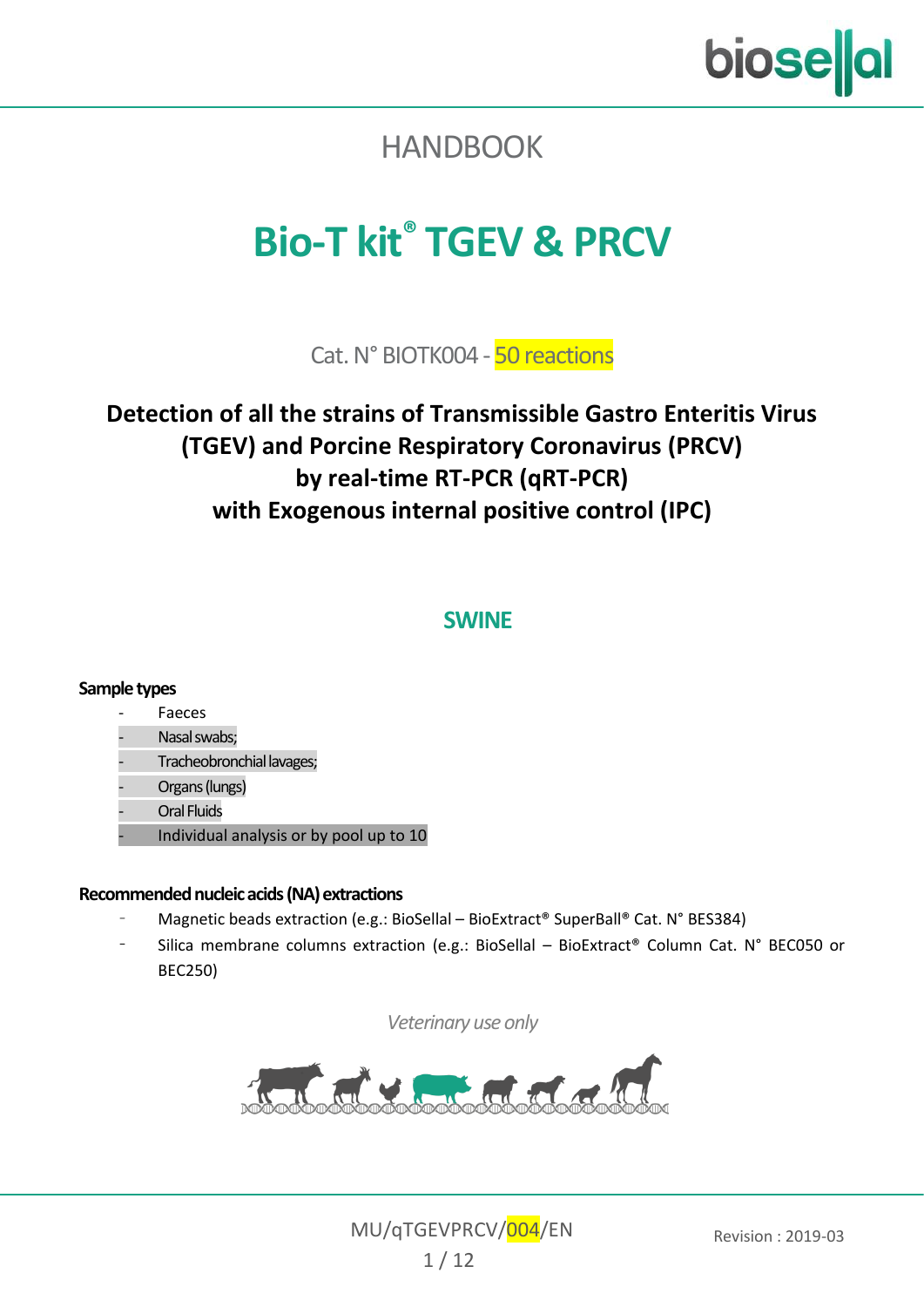# **biose**al

# **DOCUMENTS MANAGEMENT**

The Bio-T kit® TGEV [& PRCV](#page-0-0) has two technical handbooks:

- The extraction handbook shared between the Bio-T kit® PEDV all & PEDV HV, Bio-T kit® PEDV all & TGEV, Bio-T kit® TGEV & PRCV, Bio-T kit® PDCoV and Bio-T kit® PEDV all & TGEV & PDCoV displaying BioSellal's recommended extraction protocols for each type of sample.
- The Bio-T kit® TGEV [& PRCV](#page-0-0) [qRT-PCR](#page-0-8) handbook, presenting the instruction information to perform th[e qRT-PCR.](#page-0-8)

The last versions in use for each handbook are indicated on the certificate of analysis (CA) provided with the Bio-T kit® TGEV [& PRCV.](#page-0-0)

Besides these two handbooks, a summary report of the validation file and a performances confirmation handbook are available on request, contact BioSellal (contact@biosellal.com).

# **MODIFICATIONS MANAGEMENT**

BioSellal indicates modifications done to this document by highlighting them using the rules presented in the Table below:

| <b>MODIFICATIONS MANAGEMENT</b>                      |                                                                                                      |                                                          |                                                          |  |  |
|------------------------------------------------------|------------------------------------------------------------------------------------------------------|----------------------------------------------------------|----------------------------------------------------------|--|--|
| Type of<br>modification<br><b>Highlighting color</b> | <b>Minor modifications</b>                                                                           |                                                          | <b>Type 2 Major</b><br>modifications                     |  |  |
| Impact on revision<br>/ version                      | <b>Change of revision</b><br>date<br>No change of version                                            | <b>Change of revision</b><br>date<br>+ change of version | <b>Change of revision</b><br>date<br>+ change of version |  |  |
| <b>Examples of</b><br>modifications                  | Corrections:<br>typographical,<br>grammatical or<br>turns of phrase                                  | <b>EPC</b> reference<br>modification                     | Modification of<br>Master Mix<br>composition             |  |  |
|                                                      | Addition of new<br>sample type for<br>extraction                                                     | Exogenous IPC<br>reference<br>modification               | Modification of<br>validated extraction<br>protocol      |  |  |
|                                                      | Addition of<br>information giving<br>more details or<br>alternative protocol<br>Addition/Suppression |                                                          |                                                          |  |  |
|                                                      | of optional<br>information                                                                           |                                                          |                                                          |  |  |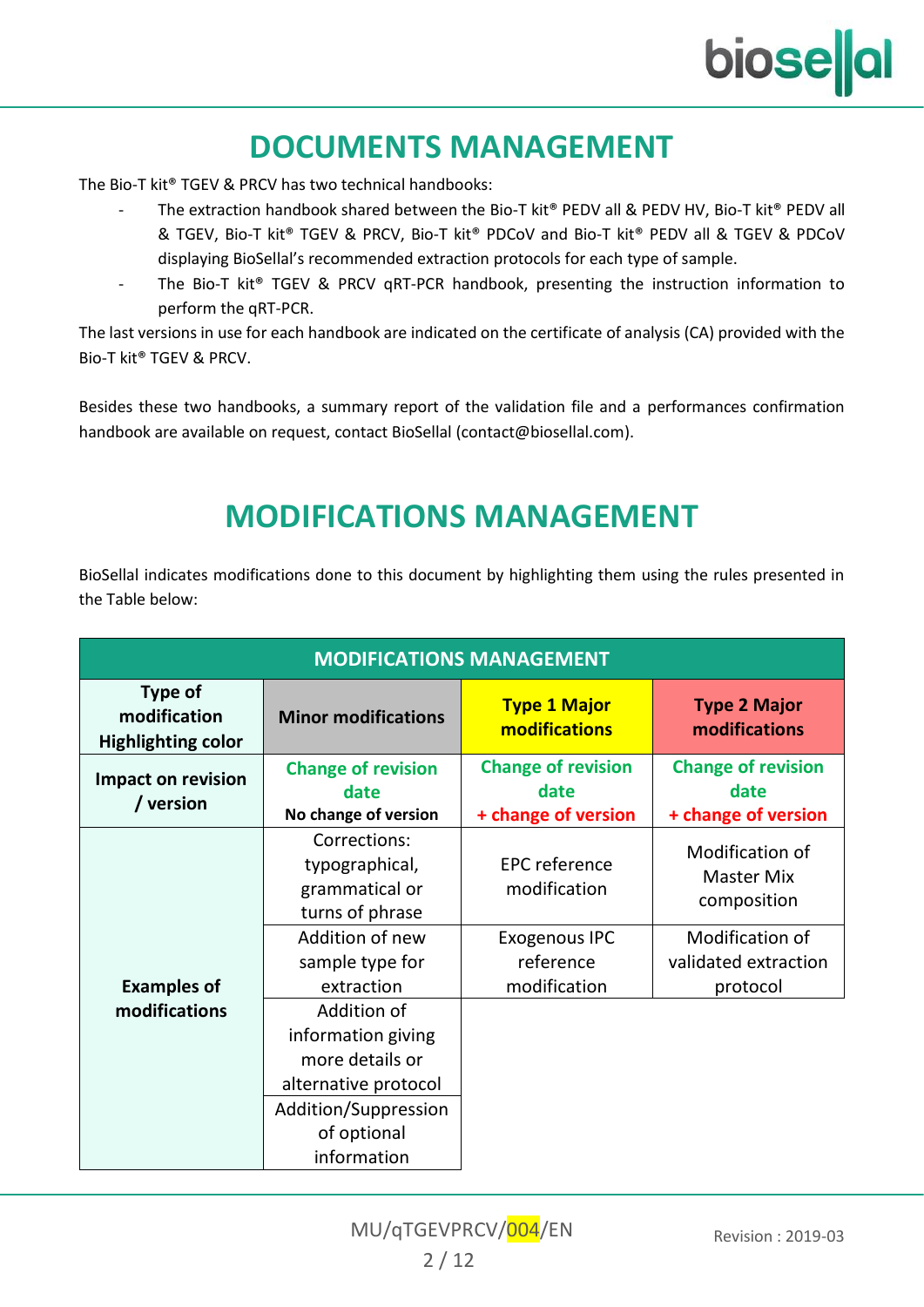# **PRESENTATION**

# **Recommendations for sampling, shipping and storage of samples**

Real-time [RT-PCR](#page-0-7) is a powerful technique allowing the detection of few amounts of pathogen genome. Genome can be rapidly degraded depending on the pathogen nature (bacteria / parasites, enveloped viruses...), the genome nature (DNA / RNA) and the sample type (presence of DNase / RNase). Thus, BioSellal recommends the following instructions to guarantee an optimal diagnosis.

#### **Sampling**

To prevent cross-contamination between samples leading to false positive results, it is mandatory to use disposable materials for single use and to avoid direct contact between specimens.

#### **Shipping**

It is mandatory to ship immediately after sampling or by default to store it at ≤ -16°C. Shipment has to be done within 24h under cover of positive cold.

#### **Storage after reception**

It is recommended to immediately analyze samples after receipt or freezing at ≤ -16 ° C for a few months and ≤ -65°C beyond 1 year.

# **[PIG](#page-0-10) Line**

This kit belongs to th[e PIG](#page-0-10) line which gather a set of kits sharing common extraction an[d qRT-PCR](#page-0-8) protocols. It is compatible with BioSellal's other kits belonging to the PIG and AVIAN lines. (information available on [www.biosellal.com\)](http://www.biosellal.com/).

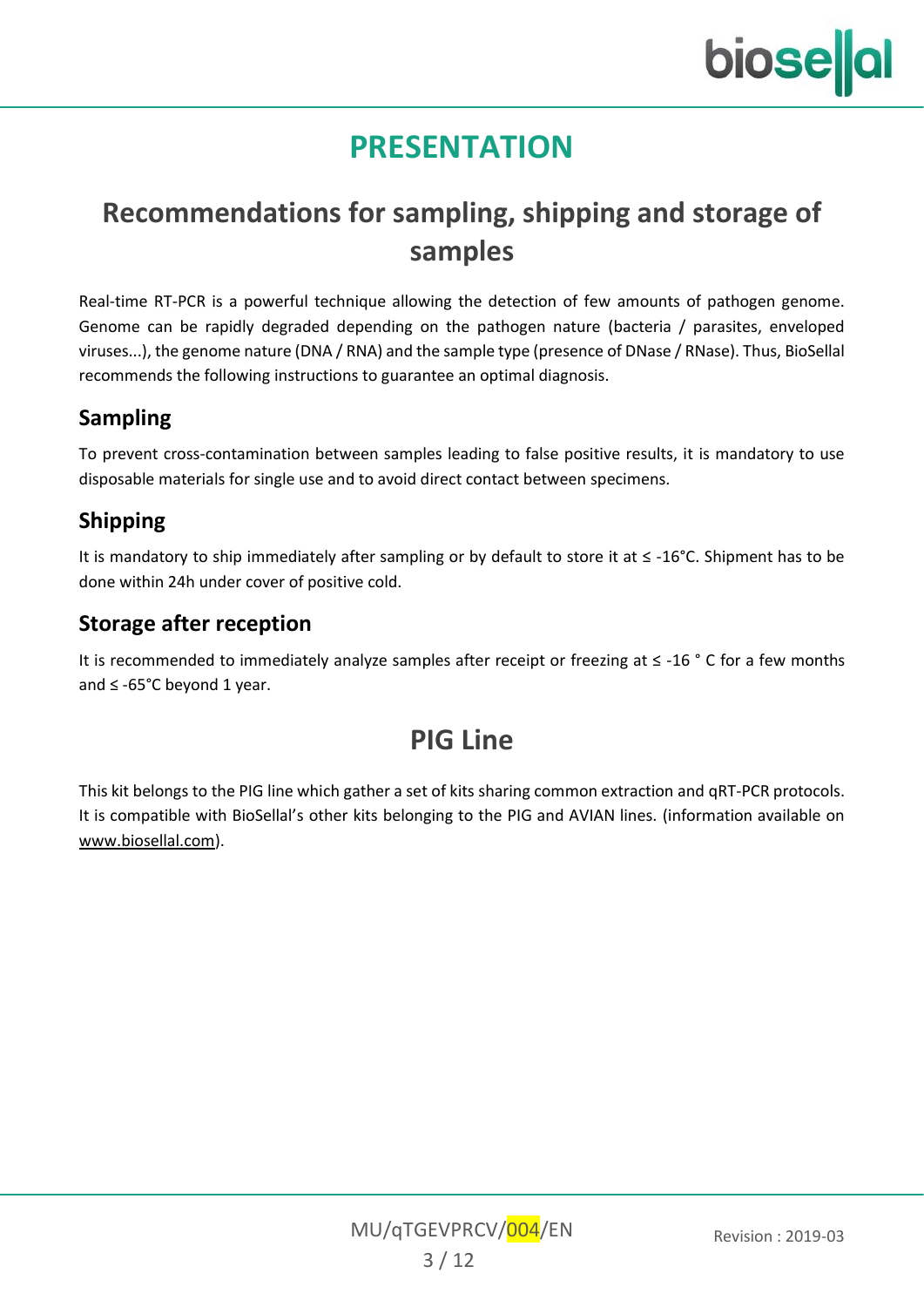

## **Description of the Bio-T kit® TGEV [& PRCV](#page-0-0)**

The **Bio-T kit® TGEV [& PRCV](#page-0-0)** (Cat. N° [BIOTK004\)](#page-0-1) contains a ready to use **one-step RT-PCR Master Mix** allowing **in the same reaction well**:

- **The detection all the strains of [Transmissible Gastro Enteritis Virus](#page-0-3) [\(TGEV\)](#page-0-4) and Porcine Respiratory Coronavirus (PRCV)** with a 6-FAM labelling
- **The specific identification of TGEV strains** with a VIC labelling
- **The detection of an [Exogenous](#page-0-9) internal positive control RNA IPC**, with a Cy5 labelling, to add at the extraction step to assess nucleic acids extraction quality and absence of RT- PCR inhibitors.

This kit, based on qualitative detection (detected or non-detected) from faeces, nasal swabs, tracheobronchial lavages, lungs and oral Fluids samples (Individual analysis), was developed and validated according to the **French regulatory standard NF U47-600-2 edited by AFNOR for the RT-PCR part.**

**Extraction protocols recommended by BioSellal are described in the extraction handbook shared between the Bio-T kit® PEDV all & PEDV HV, Bio-T kit® PEDV all & TGEV, Bio-T kit® TGEV & PRCV, Bio-T kit® PDCoV and Bio-T kit® PEDV all & TGEV & PDCoV.**

## **Description of the whole process**

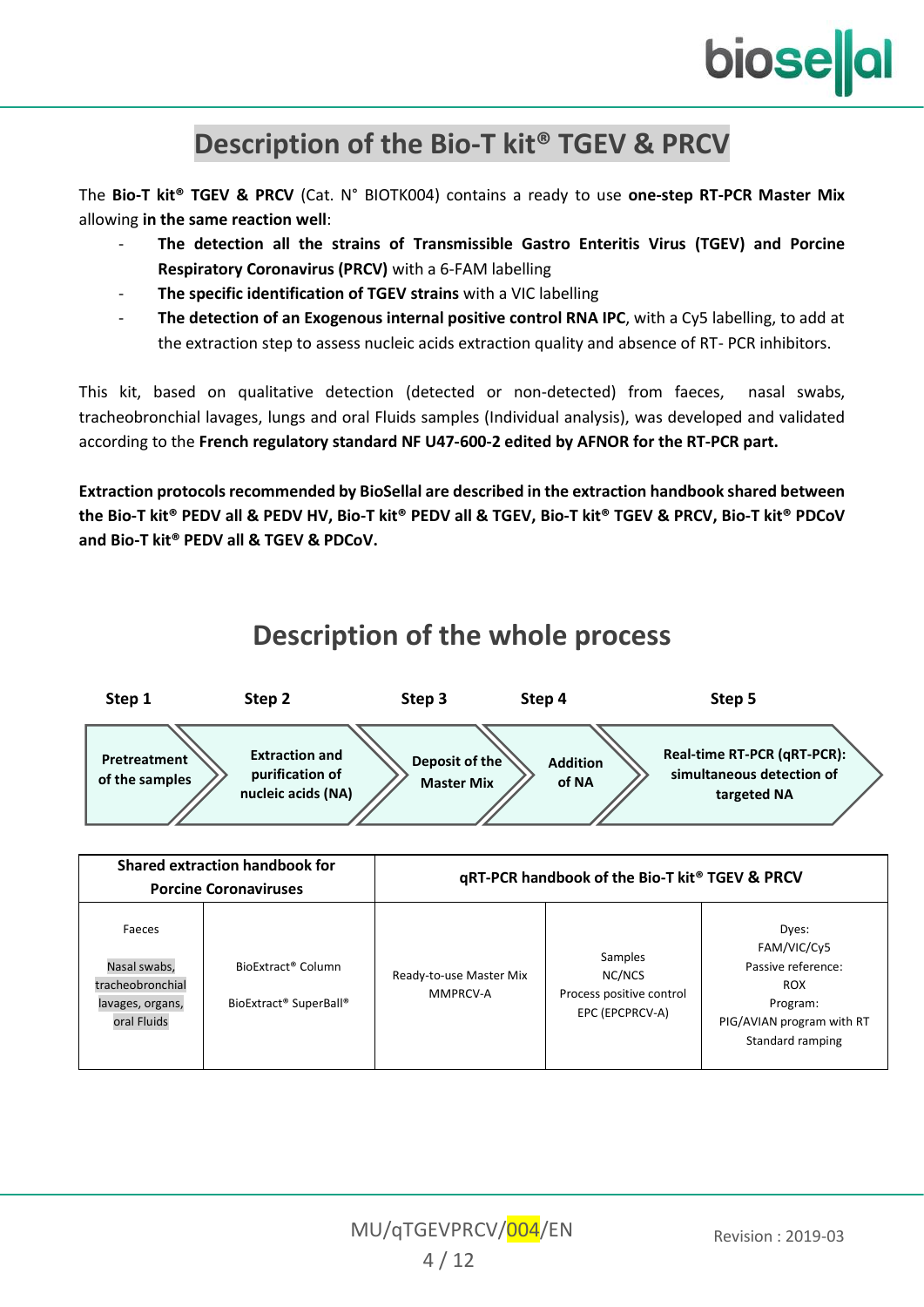# **Kit contents and storage**

| Table 1. Description of the kit contents                                                          |                  |                |                               |                                                                                          |
|---------------------------------------------------------------------------------------------------|------------------|----------------|-------------------------------|------------------------------------------------------------------------------------------|
| <b>Description</b>                                                                                | Reference        | Volume/tube    | Presentation                  | <b>Storage</b>                                                                           |
| Master Mix (MM)<br>Ready to use                                                                   | MMPRCV-A         | <b>750 μl</b>  | Transparent cap tube<br>Bag A | $≤-16°C$<br>Protected from<br>light,<br>« MIX » Area                                     |
| <b>Exogenous Internal</b><br><b>Positive Control (IPC)</b>                                        | <b>IPCRNA-B</b>  | $250$ µ        | Purple cap tube<br>Bag B      | $\leq$ -16°C<br>« Extraction »<br>Area                                                   |
| <b>External Positive Control</b><br>(EPC)<br>Positive PCR control of TGEV &<br>PRCV, TGEV and IPC | <b>EPCPRCV-A</b> | $110 \mu$      | <b>Red</b> cap tube<br>Bag C  | $<$ -16°C<br>« Addition of<br>Nucleic acids »<br>Area                                    |
| Water<br>RNase/DNase free                                                                         | Agua-A           | 1 <sub>m</sub> | <b>Blue</b> cap tube<br>Bag C | $5^{\circ}$ C ± 3 or $\leq$ -16 $^{\circ}$ C<br>« Addition of<br>Nucleic acids »<br>Area |

Kit reagents are stable until the expiration date stated on the label, subject to compliance with good storage conditions.

# **List of consumables and reagents not included in kit**

| Table 2. Consumables and reagents not included in kit                     |                                                   |                  |               |  |  |
|---------------------------------------------------------------------------|---------------------------------------------------|------------------|---------------|--|--|
| <b>Consumables/ Reagents</b><br>Provider<br>Cat. N°<br><b>Description</b> |                                                   |                  |               |  |  |
| BioExtract <sup>®</sup> Column                                            | DNA/RNA column extraction kit (50)                | <b>BioSellal</b> | <b>BEC050</b> |  |  |
| BioExtract <sup>®</sup> Column                                            | DNA/RNA column extraction kit (250)               | <b>BioSellal</b> | <b>BEC250</b> |  |  |
| BioExtract <sup>®</sup> SuperBall <sup>®</sup>                            | DNA/RNA Magnetic beads<br>extraction kit (4 x 96) | BioSellal        | <b>BES384</b> |  |  |

For consumables related to the thermal cycler, refer to the user manual of the device.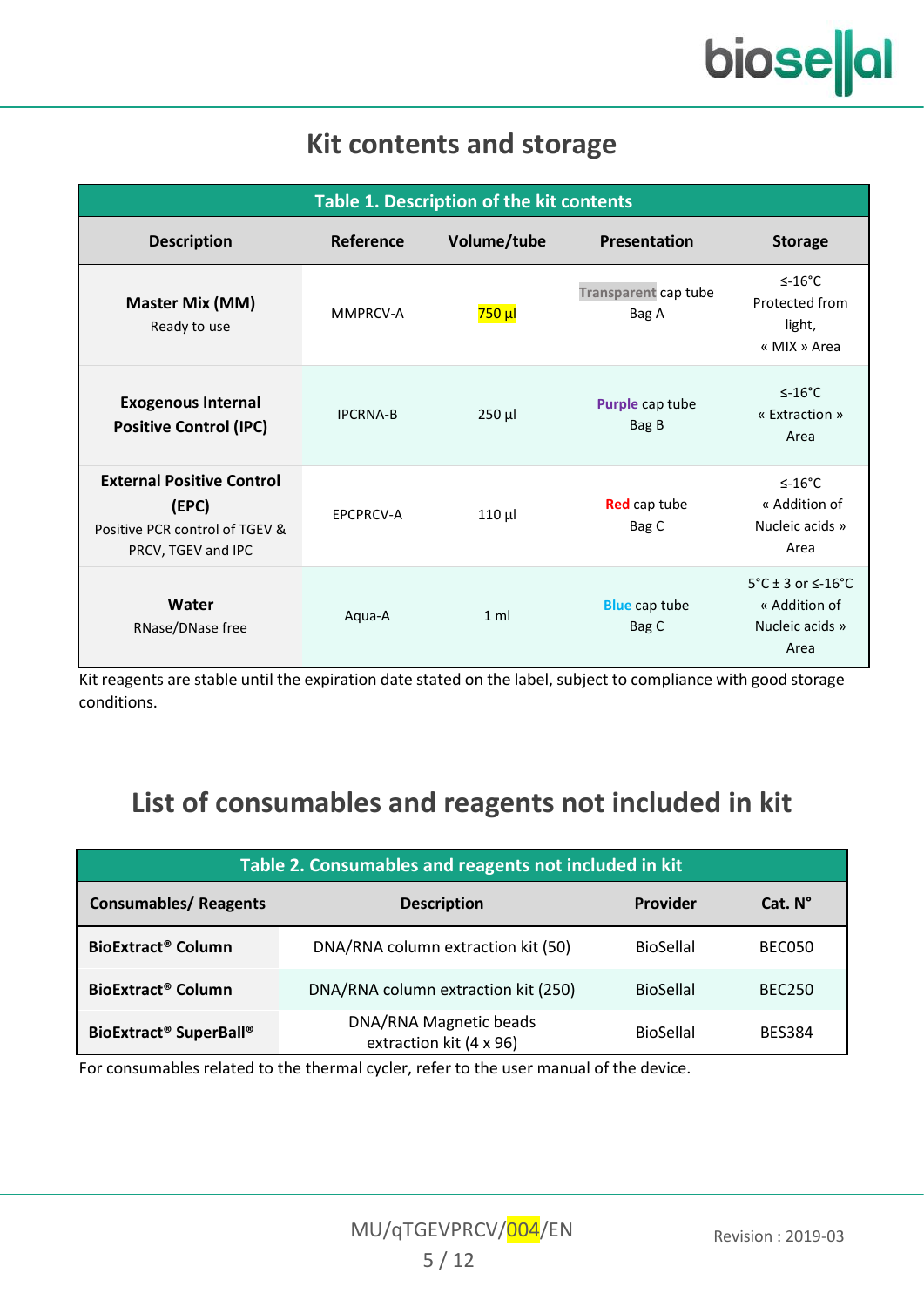

# **List of reagents to confirm laboratory performances**

Synthetic RNA for [TGEV](#page-0-4) & PRCV and for TGEV (titrated in number of copies/[qRT-PCR\)](#page-0-7) used by BioSellal for the validation of the kit can be used to confirm the performance of your thermal cycler(s). BioSellal sells these reagents under the following references:

| Table 3. Optional reagents*                          |                                                                                     |                  |                |  |  |
|------------------------------------------------------|-------------------------------------------------------------------------------------|------------------|----------------|--|--|
| Cat. N°<br>Provider<br><b>Description</b><br>Reagent |                                                                                     |                  |                |  |  |
| <b>TGEV &amp; PRCV RNA</b>                           | <b>TGEV &amp; PRCV quantified RNA</b><br>$(7.5 \times 10^6 \text{ copies/}QRT-PCR)$ | BioSellal        | cARN-PRCVN-001 |  |  |
| <b>TGEV RNA</b>                                      | <b>TGEV quantified RNA</b><br>$(3.75 \times 10^6 \text{ copies/}QRT-PCR)$           | <b>BioSellal</b> | cARN-TGEV-001  |  |  |

\* These reagents are available only on demand, please contact BioSellal [\(contact@biosellal.com\).](mailto:contact@biosellal.com)

#### **Main critical points**

- Wear appropriate personal protective equipment (lab coat, disposable gloves frequently changed).
- Work in dedicated and separate areas to avoid contamination: "Extraction" (unextracted samples storage, extraction equipment area), "Mix" (ready to use MM storage[, qRT-PCR](#page-0-8) plates preparation), "Nucleic acids Addition" (Nucleic Acids storage and addition of extracted nucleic acids and controls in th[e qRT-PCR](#page-0-8) plate), "PCR" (final area containing the thermal cycler(s)).
- Use dedicated equipment for each working area (gloves, lab coat, pipettes, vortex, ...).
- Use filter tips.
- Before use, thaw all components at room temperature.
- **One-step RT-PCR Master-Mix is less stable than PCR Master-Mix. To guarantee its optimal performance, it is mandatory to extemporaneously defrost the tubes just before the use, to vortex it, to keep it at 5°C ± 3 during the deposit and to refreeze it immediately afterwards.**
- Vortex and spin briefly (mini-centrifuge) all reagents before use.
- Avoid the repetition of freezing-thawing cycles for samples, lysates, extracted nucleic acids.
- Genomes of pathogens detected by the PIG line kits can be DNA or RNA. **Working with RNA is more demanding than working with DNA** (RNA instability and omnipresence of the RNases). For these reasons, special precautions must be taken:
	- o Always wear gloves, change them frequently, especially after contact with skin or work surfaces.
	- o Treat all surfaces and equipment with RNases inactivation agents (available commercially).
	- o When wearing gloves and after material decontamination, minimize the contact with surfaces and equipment in order to avoid the reintroduction of RNases.
	- o Use "RNase free" consumable.
	- o It is recommended to store the RNA at  $\leq 5^{\circ}$ C ± 3 during the manipulation and then freeze it as soon as possible, preferably at ≤ -65°C or by default at ≤ -16°C.
	- $\circ$  Open and close tubes one by one in order to limit the opening times and avoid any contact with RNases present in the environment (skin, dust, working surfaces…).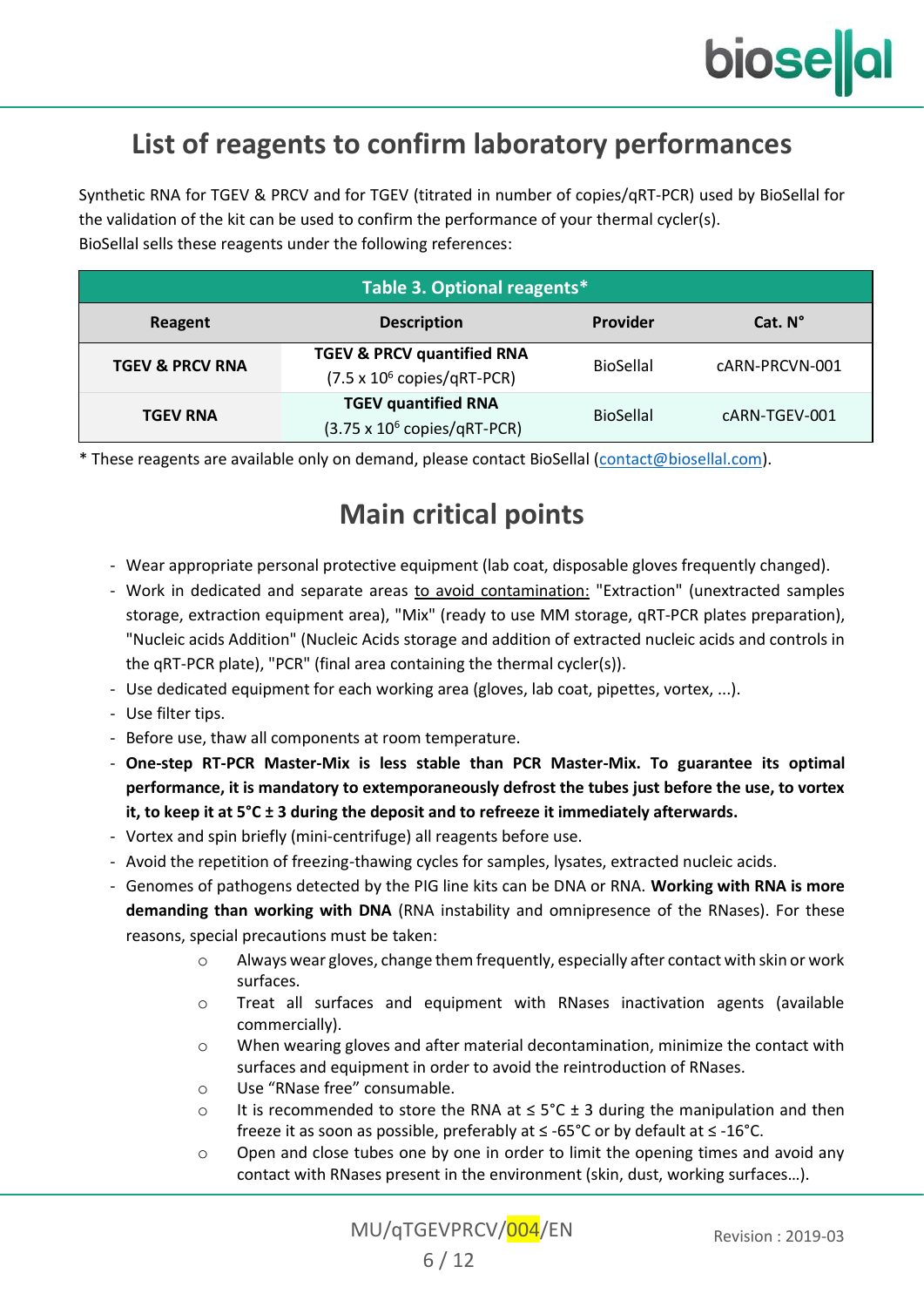

# **DETECTION OF [TGEV](#page-0-4) ET [PRCV](#page-0-6) BY [qRT-PCR](#page-0-8) WITH [BIOTK004](#page-0-1)**

## **Global Procedure**

- **1) Establish [qRT-PCR](#page-0-8) plate setup** defining each sample position and **including the following controls**:
- **Negative Control Sample (NCS)**: water (or PBS) replaces the sample from the first step of sample preparation.

This control is mandatory for each extraction series.

- **Negative Amplification Control (NC)**: 5 µl of water RNase/DNase free (Aqua-A tube, **blue** cap) replaces sample Nucleic Acids extract on [qRT-PCR](#page-0-8) plate. This control is recommended when using the kit for the first time or to verify the absence of Master Mix contamination.
- **External Positive Control of TGEV and PRCV (EPC)** : Synthetic DNA provided (tube **[EPCPRCV-A](#page-0-10)**, **red** cap), containing specific targets o[f TGEV](#page-0-4) & PRCV, TGEV and IPC. This control is mandatory.
- $\wedge$ CAUTION: *EPC tube handling represents nucleic acids contamination hazard, it is thus recommended to open and handle it in a restricted area, away from other PCR components and to take precautions to avoid cross-contamination with nucleic acids extracts during deposit on the [qRT-PCR](#page-0-8) plate.*
	- If available, **a Process Positive Control (MRI),** a weak positive sample is extracted in parallel with tested samples. Afte[r qRT-PCR,](#page-0-8) MRI Ct values will be monitored on a Shewhart control card. Obtaining conform Ct values validates the whole process. In this case, the use of the EPC, provided with the kit, is not mandatory.

#### **2) [qRT-PCR](#page-0-8) plate preparation**

#### In the "MIX" dedicated area

- 1. After thawing, vortex and rapid centrifugation, **transfer 15 µl Master Mi[x MMPRCV-A](#page-0-10) (transparent** cap) in each well of interest (samples and controls).
- $\wedge$ *NOTE: One-step RT-PCR Master-Mix is less stable than PCR Master-Mix. To guarantee its optimal performance, it is mandatory to extemporaneously defrost the tubes just before the use, to vortex it, to keep it at 5°C ± 3 during the deposit and to refreeze it immediately afterwards.*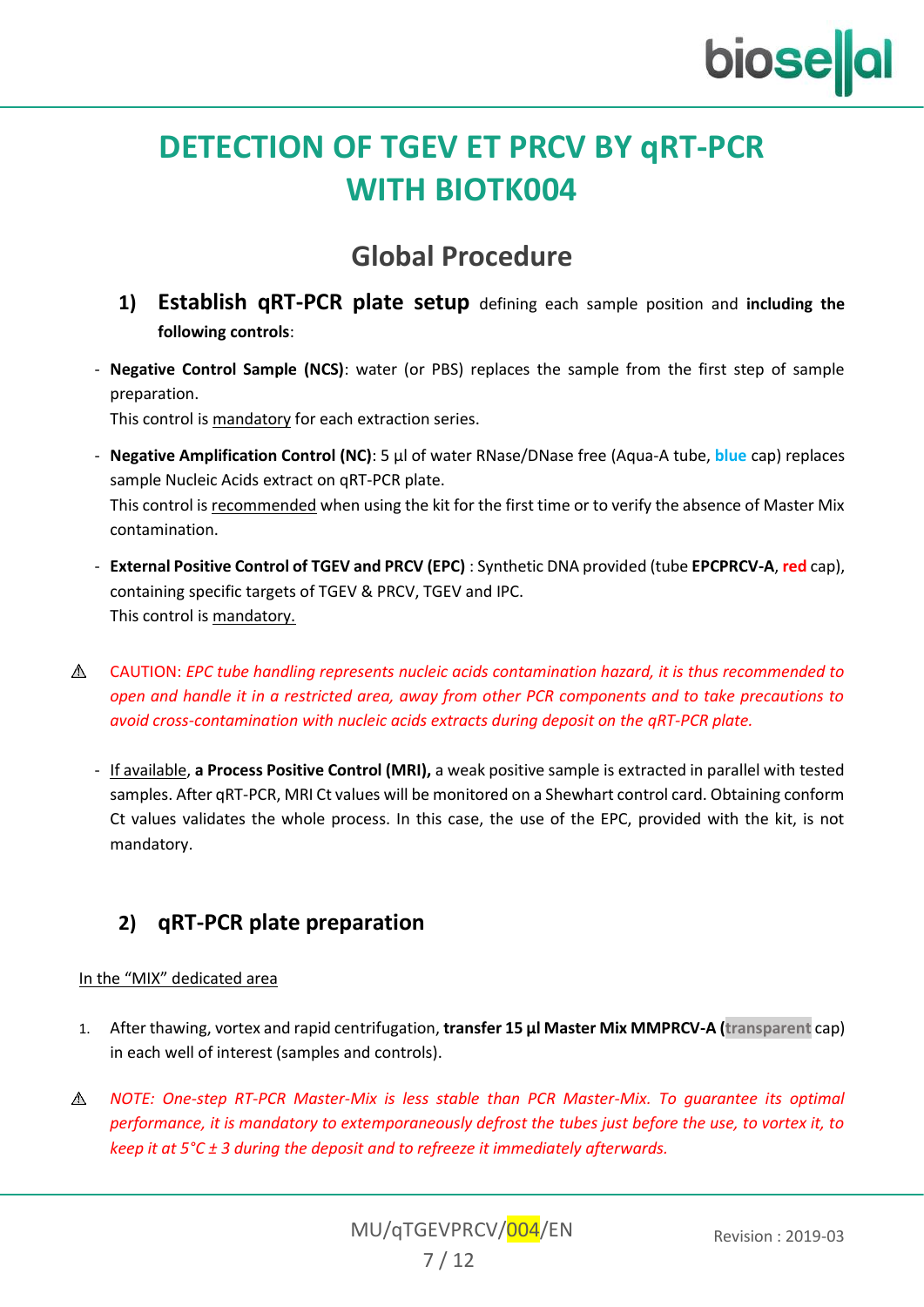#### In the "Nucleic Acids addition" dedicated area

2. **Add 5 µl of extracted nucleic acids (or NCS, water, MRI or EPC**: **[EPCPRCV-A](#page-0-10) red** cap tube) in each well of interest. Make sure to pipet out in the bottom of the well, in the Master Mix, and to avoid the formation of bubbles.

*Note:* if the exogenous IPC was not added during sample extraction, it can be added directly in the [qRT-PCR](#page-0-8) plate:

- Add 1 μl of IPC (**purple** cap) with the extracted nucleic acids

- Or add directly the IPC (1 μl per reaction) in an aliquot of Master Mix before the deposits of 16 μl of this mix into each well of interest. Then add 5 μl of extracted nucleic acids.

The reaction volume will be increased to 21 μl, without impacting the performances of the [qRT-PCR.](#page-0-8)

3. **Seal the plate with an optically clear sealer** or **close the strip caps**.

#### In the "PCR" amplification dedicated area

- 4. **Define the thermal cycler parameters** (se[e Table 4,](#page-7-0) [Table 5,](#page-8-0) [Table 6\)](#page-8-1)
- 5. It is recommended to **spin the plate down prior to place it in the thermal cycler**, to prevent drops in the well pit walls.
- 6. Start th[e qRT-PCR](#page-0-8) program. Approximate run time: 90 min.

#### **3) Thermal cycler settings**

This kit was developed and validated on ABI PRISM® 7500 Fast (Applied Biosystems) in standard ramping and confirmed on AriaMx™ (Agilent Technologies, Fast ramping by default). For other thermal cyclers, contact our technical support.

<span id="page-7-0"></span>

| Table 4. Thermal cycler configuration |                               |                                                |  |  |
|---------------------------------------|-------------------------------|------------------------------------------------|--|--|
| ABI PRISM® 7500 Fast<br>AriaMx™       |                               |                                                |  |  |
| Mode                                  | Quantitation - Standard curve | Quantitative PCR,<br><b>Eluorescence Probe</b> |  |  |
| Ramping                               | Standard ramping              | Fast ramping by default                        |  |  |
| <b>Passive Reference</b>              | <b>ROX</b>                    | <b>ROX</b>                                     |  |  |

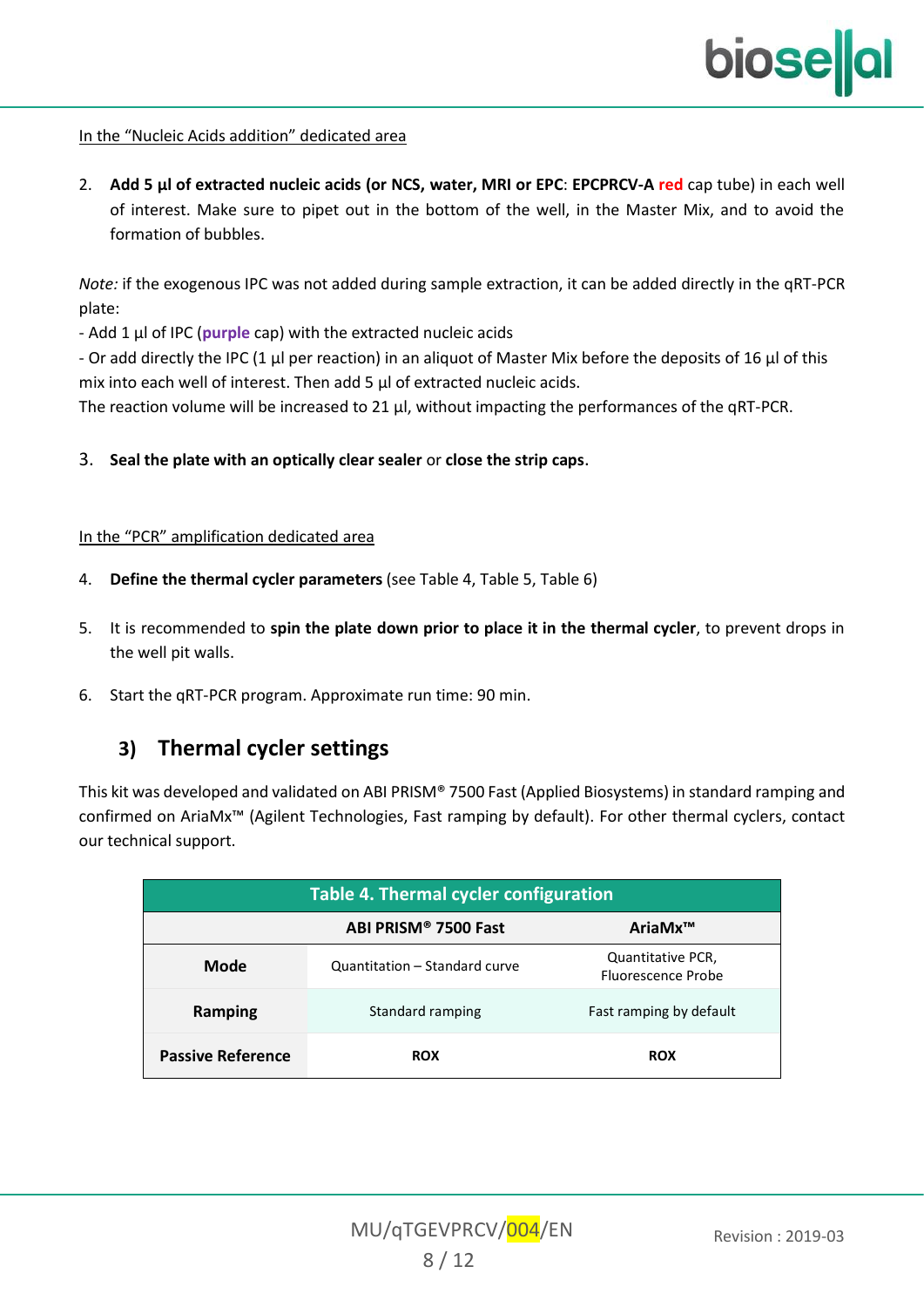# biose**l**al

<span id="page-8-0"></span>

| <b>Table 5. Thermal cycler Settings</b> |                                                |                     |                                                                                   |  |  |
|-----------------------------------------|------------------------------------------------|---------------------|-----------------------------------------------------------------------------------|--|--|
| <b>Target</b>                           | <b>Detectors</b>                               |                     | Final Volume / well                                                               |  |  |
|                                         | Reporter                                       | Quencher            |                                                                                   |  |  |
| <b>TGEV &amp; PRCV</b>                  | <b>FAM</b>                                     | NFQ-MGB<br>or None* | 20 µl                                                                             |  |  |
| <b>TGEV</b>                             | VIC.                                           | NFQ-MGB<br>or None* | $= 15$ µl Master Mix + 5 µl<br>extracted nucleic acids or<br>$controls^{\dagger}$ |  |  |
| <b>Exogenous IPC</b>                    | Cy5                                            | NFQ-MGB<br>or None* |                                                                                   |  |  |
|                                         | To assign to samples and controls <sup>+</sup> |                     |                                                                                   |  |  |

\* Depends on the thermal cycler model. Do not hesitate to contact the BioSellal Technical Support (tech@biosellal.com) † Controls are NC (water), NCS (extracted water), EPC and or extracted MRI.

<span id="page-8-1"></span>

| Table 6. PIG/AVIAN Amplification program settings with RT |                                   |                |  |  |  |
|-----------------------------------------------------------|-----------------------------------|----------------|--|--|--|
|                                                           | <b>Standard ramping</b>           |                |  |  |  |
| Cycles                                                    | <b>Time</b><br><b>Temperature</b> |                |  |  |  |
| 1 cycle                                                   | 20 min                            | $50^{\circ}$ C |  |  |  |
| 1 cycle                                                   | 5 min                             | $95^{\circ}$ C |  |  |  |
| 40 cycles                                                 | 10 <sub>sec</sub>                 | $95^{\circ}$ C |  |  |  |
|                                                           | 45 sec<br>+ data acquisition      | $60^{\circ}$ C |  |  |  |

NB: This amplification program is compatible with all Bio-T kit® of the PIG and AVIAN LINES.

# **RESULTS INTERPRETATION**

To analyze and interpret the signals obtained by [qRT-PCR,](#page-0-8) the Threshold must be set up.

The threshold must be assigned carefully in order to obtain the most reproducible result between different manipulations according to the requirements defined in Annex C of the French Standard **NF U47-600 (part 1)**. A consistent set of positives controls, usually an In-house Reference Material (MRI) or the EPC, is used to set the threshold value above the baseline and in the exponential amplification phase of the plot. The Threshold Cycle, named « Ct » or « Cq » (depending on thermal cyclers), corresponds to the intersection between the amplification curves and the threshold line. It allows the relative measurement of the concentration of the target in the PCR reaction when a calibrated extract is analyzed in the same series. The [qRT-PCR](#page-0-8) series is validated if the controls (EPC, MRI, NCS and NC) present valid results, then the result of each sample can be interpreted.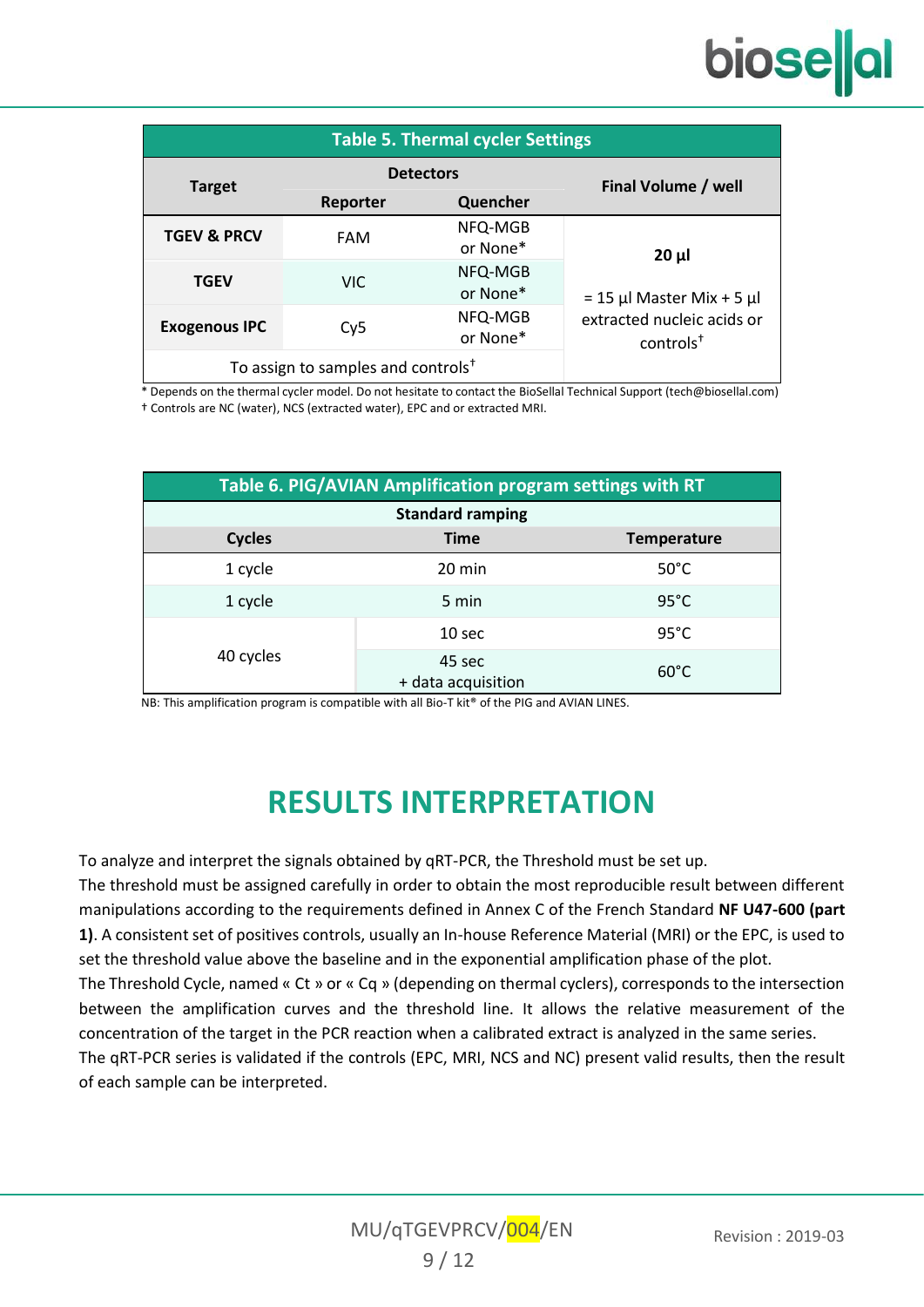# bioselal

## **Main Scenarios**

#### **Controls Reading**

| <b>Table 7. PCR Controls results interpretation</b>                       |                                    |                                        |                                                                                                     |                                                                                                                                                                                                                      |
|---------------------------------------------------------------------------|------------------------------------|----------------------------------------|-----------------------------------------------------------------------------------------------------|----------------------------------------------------------------------------------------------------------------------------------------------------------------------------------------------------------------------|
|                                                                           | <b>TGEV &amp; PRCV</b><br>(FAM)    | <b>Targets</b><br><b>TGEV</b><br>(VIC) | <b>Exogenous IPC</b><br>(Cy5)                                                                       | Interpretation                                                                                                                                                                                                       |
| <b>NCS</b>                                                                | <b>Neg</b>                         | <b>Neg</b>                             | Pos                                                                                                 | <b>Valid</b>                                                                                                                                                                                                         |
| <b>Negative Control</b><br>Sample                                         | At least one of targets Pos<br>Pos |                                        | Contamination with a positive sample during<br>extraction step or during qPCR plate<br>preparation. |                                                                                                                                                                                                                      |
| <b>MANDATORY</b>                                                          | <b>Neg</b>                         | <b>Neg</b>                             | <b>Neg</b>                                                                                          | Omission of exogenous IPC addition?<br>Defective extraction?                                                                                                                                                         |
| <b>NC</b><br><b>Negative PCR</b>                                          | <b>Neg</b>                         | <b>Neg</b>                             | <b>Neg</b>                                                                                          | <b>Valid</b>                                                                                                                                                                                                         |
| Control<br><b>OPTIONAL</b>                                                | At least one of targets Pos        |                                        |                                                                                                     | Contamination with a negative or a positive<br>sample during PCR plate preparation?<br>or Master Mix / Water contamination?                                                                                          |
| <b>EPC</b><br><b>PCR External</b><br>positive control for<br>TGEV & PRCV, | Pos*                               | Pos*                                   | Pos*                                                                                                | <b>Valid</b>                                                                                                                                                                                                         |
| <b>TGEV and IPC</b><br><b>MANDATORY</b><br><b>IN ABSENCE OF MRI</b>       | <b>Neg</b>                         | <b>Neg</b>                             | <b>Neg</b>                                                                                          | Problem during qRT-PCR plate preparation:<br>Master Mix error? EPC omission?                                                                                                                                         |
|                                                                           | $Pos+$                             | $Pos+$                                 | Pos <sup>Y</sup>                                                                                    | <b>Valid</b>                                                                                                                                                                                                         |
| Sample process<br>positive Control<br><b>MRI</b>                          | <b>Neg</b>                         | <b>Neg</b>                             | <b>Neg</b>                                                                                          | Problem during qRT-PCR plate preparation:<br>Master Mix error? Nucleic acids extract<br>omission or extract not in contact with<br>Master Mix?<br>Process drift: extraction and/or qRT-PCR ?                         |
| <b>RECOMMENDED</b><br><b>IF AVAILABLE</b>                                 | <b>Neg</b>                         | <b>Neg</b>                             | Pos <sup>Y</sup>                                                                                    | Process drift: extraction (in case of<br>exogenous IPC addition directly into qRT-PCR<br>plate and not during extraction)<br>Problem with MRI preparation?<br>Degradation of the sample process positive<br>control? |

\* The Ct value obtained must be conform with the value indicated on the Certificate of Analysis (CA).

† The Ct value must be included within control card limits.

¥ The obtained Ct value depends on the thermal cycler and the used extraction protocol. IPC Ct values for recommended extraction protocols are available upon request. BioSellal recommends you to determine your own maximal IPC Ct value depending on your own extraction method and thermal cycler.

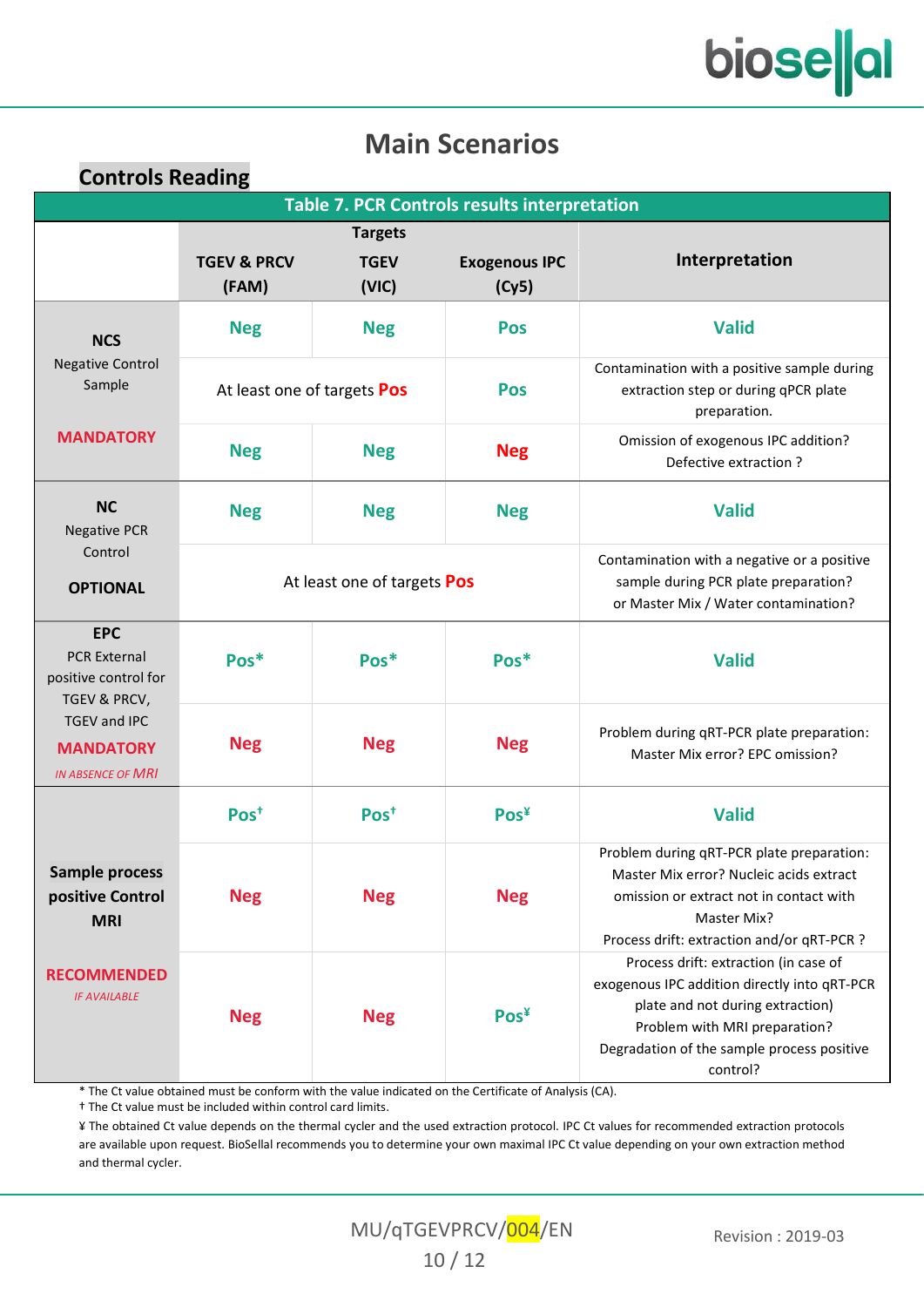#### **Samples Reading**

| Table 8. Different types of results obtained for the samples |                                        |                               |                                                                                                                                                                                                                                                                                                                           |
|--------------------------------------------------------------|----------------------------------------|-------------------------------|---------------------------------------------------------------------------------------------------------------------------------------------------------------------------------------------------------------------------------------------------------------------------------------------------------------------------|
| <b>TGEV &amp; PRCV</b><br>(FAM)                              | <b>Targets</b><br><b>TGEV</b><br>(VIC) | <b>Exogenous IPC</b><br>(Cy5) | Interpretation                                                                                                                                                                                                                                                                                                            |
| <b>Neg</b>                                                   | <b>Neg</b>                             |                               | <b>Negative or Undetected</b><br>No PRCV and TGEV viruses                                                                                                                                                                                                                                                                 |
| Pos                                                          | Pos                                    | Pos*                          | <b>Positive or Detected</b><br><b>TGEV</b> detection                                                                                                                                                                                                                                                                      |
| Pos                                                          | <b>Neg</b>                             |                               | <b>Positive or Detected</b><br><b>PRCV</b> detection                                                                                                                                                                                                                                                                      |
| Pos                                                          | Pos                                    |                               | <b>Positive or Detected</b><br><b>TGEV</b> detection<br>Problem during the IPC addition?<br>Presence of inhibitors <sup>+</sup> ?<br>Competition with the targets?                                                                                                                                                        |
| Pos                                                          | <b>Neg</b>                             | Neg or Ct>35                  | Uninterpretable:<br><b>Risk of TGEV non-detection</b><br>= Repeat the analysis<br>Presence of inhibitors <sup>+</sup> ?<br>Nucleic acids degradation in the sample?<br>Extraction problem?<br>Competition with the targets?                                                                                               |
| <b>Neg</b>                                                   | <b>Neg</b>                             |                               | Uninterpretable<br>Risk of low positive sample non-<br>detection<br>= Repeat the analysis<br>Nucleic acids extract omission or extract not in<br>contact with Master Mix?<br>Presence of inhibitors <sup>+</sup> ?<br>Nucleic acids degradation in the sample?<br>Problem during the IPC addition?<br>Extraction problem? |

\* The obtained Ct value depends on the thermal cycler and the used extraction protocol. This value must be, at least, included within the specified range in the certificate of analysis (CA). IPC Ct values for recommended extraction protocols are available upon request. BioSellal recommends you to determine your own maximal IPC Ct value depending on your own extraction method and thermal cycler.

ⱡ In case of inhibition suspicion, 1) Repeat th[e qRT-PCR](#page-0-8) with the dilution of extracted nucleic acids at 1/10 or 1/100 in the DNase/RNase free water. 2)Restart the analysis from the extraction step.